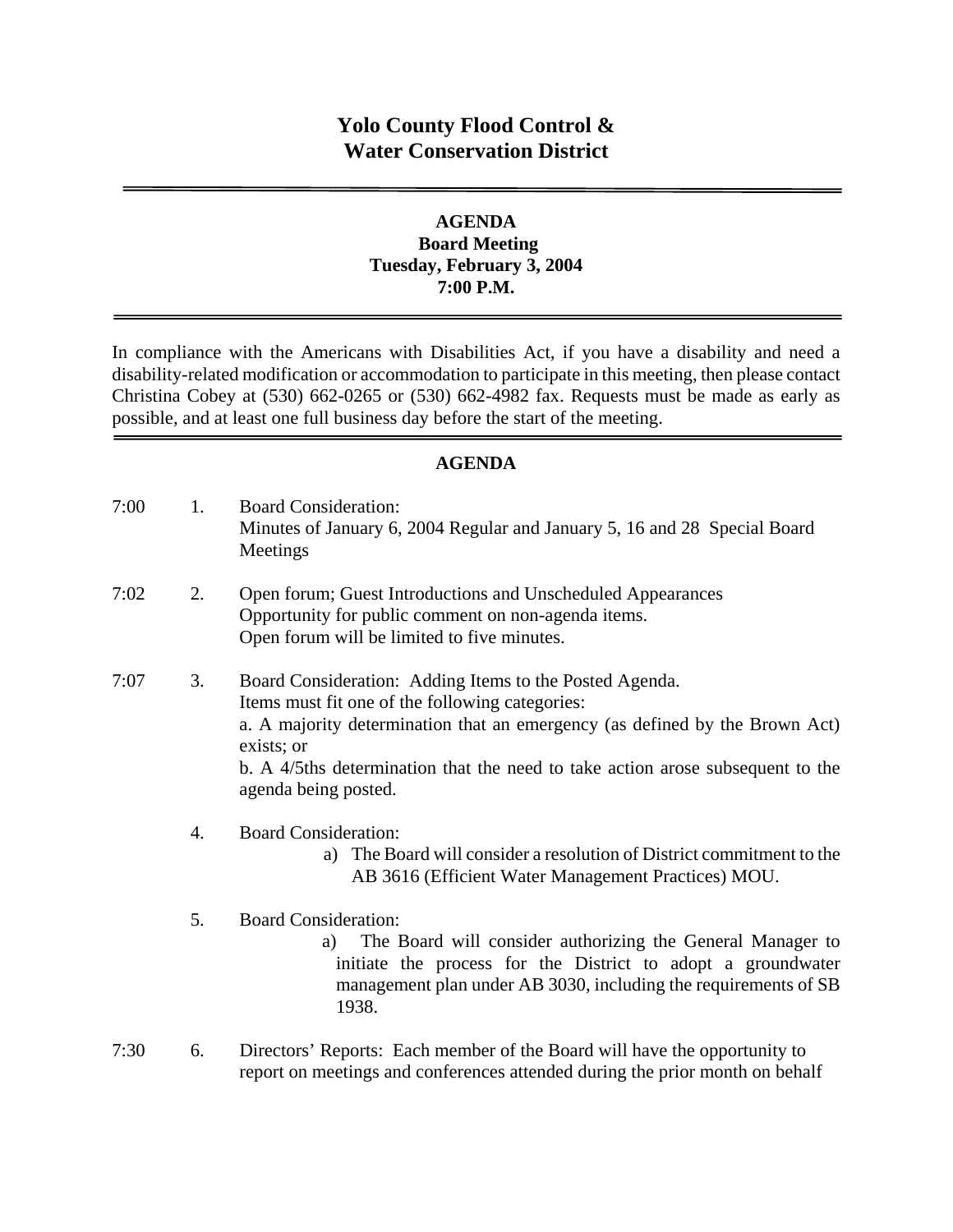of the District

#### 7:45 7. Attorney's Report:

- a) The Board will receive a report from the Attorney regarding current legal and legislative activities
- 7:55 8 General Manager's Report:
	- a) The Board will receive a report from the General Manager regarding selected general activities and projects of the District

#### 9. Operations and Maintenance Report:

- a) The Board will receive a status report of the previous month's operation and maintenance activities.
- 10. AB 303 Program Report
	- a) The Board will be updated on the status of its current and proposed programs.
- 11. Conjunctive Use Program Report:
	- a) The Board will be updated on the status of its ongoing conjunctive use program.

# 12 General Discussion: Opportunity for Board members to ask questions for clarification, provide information to staff, request staff to report back on a matter, or direct staff to place a matter on a subsequent agenda.

- 8:59 13 Board Consideration: Approval and Payments of Bills
- 9:00 14 Adjourn

The public may address the Board concerning an agenda item either before or during the Board's consideration of that agenda item. Public comment on items within the Board's jurisdiction is welcome, subject to reasonable time limits for each speaker. Upon request, agenda items may be moved up to accommodate those in attendance wishing to address that item. Times listed for consideration of agenda items are approximate only. The Board may consider any agenda item at any time during the Board meeting.

I declare that the foregoing agenda was posted at the office of the Yolo County Flood Control and Water Conservation District, 34274 State Highway 16, Woodland, CA on January 29, 2004..

By: \_\_\_\_\_\_\_\_\_\_\_\_\_\_\_\_\_\_\_\_\_\_\_\_\_\_\_\_\_\_\_\_\_\_\_\_\_

Christina Cobey, Administrative Assistant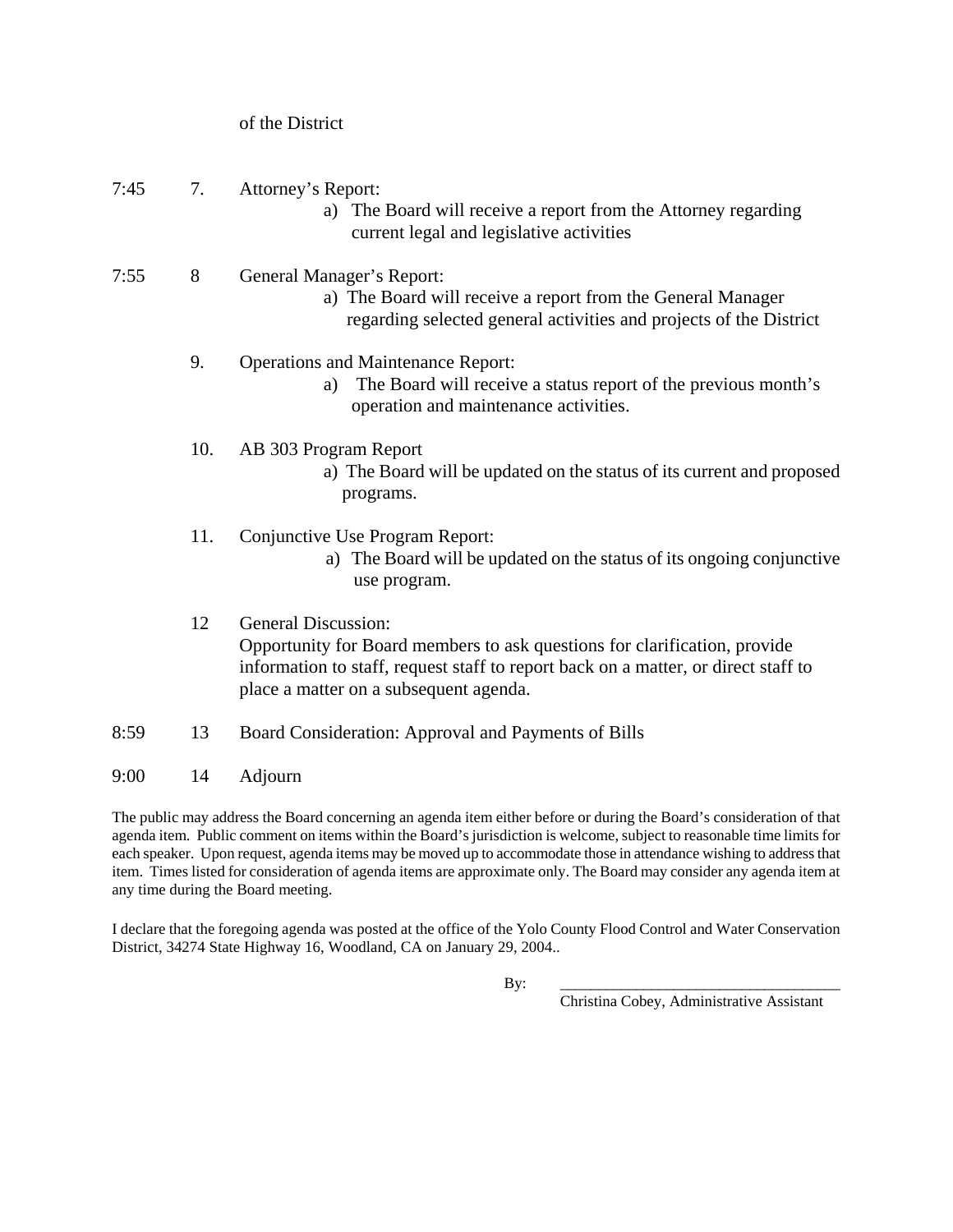#### REGULAR BOARD MEETING MINUTES FEBRUARY 3, 2004

The regular February meeting of the Board of Directors of the Yolo County Flood Control and Water Conservation District was held at 7:00 p.m. on Tuesday, February 3, 2004 at its regular place of business, 34274 State Highway 16, Woodland, California. Vice-Chair Brice convened the meeting with Directors Eoff and Scheuring present. Chairman Vink arrived later. Director Rominger was absent. Also in attendance were:

District Staff Tim O'Halloran, General Manager Christy Barton, Assistant General Manager Mike Horgan, Engineer Paul Bartkiewicz, Legal Counsel

District Consultant Francis Borcalli, Engineering Consultant

**Visitors**  Don Rominger, Retired District Director

#### **MINUTES**

**M/S/C** approved the minutes of the January 6, 2004 regular Board as modified and the January 5, 16 and 28, 2004 Special Board meetings as mailed.

#### **OPEN FORUM**

No comments were made.

#### **CHANGES TO THE POSTED AGENDA**

Ms. Barton reported that an item, which required Board consideration prior to the next Regular Board meeting, had come to the District after the posting of the agenda. This is an item of potential litigation related to the State Water Resources Control Board's (SWRCB) new fee schedules and should be discussed further in Closed Session.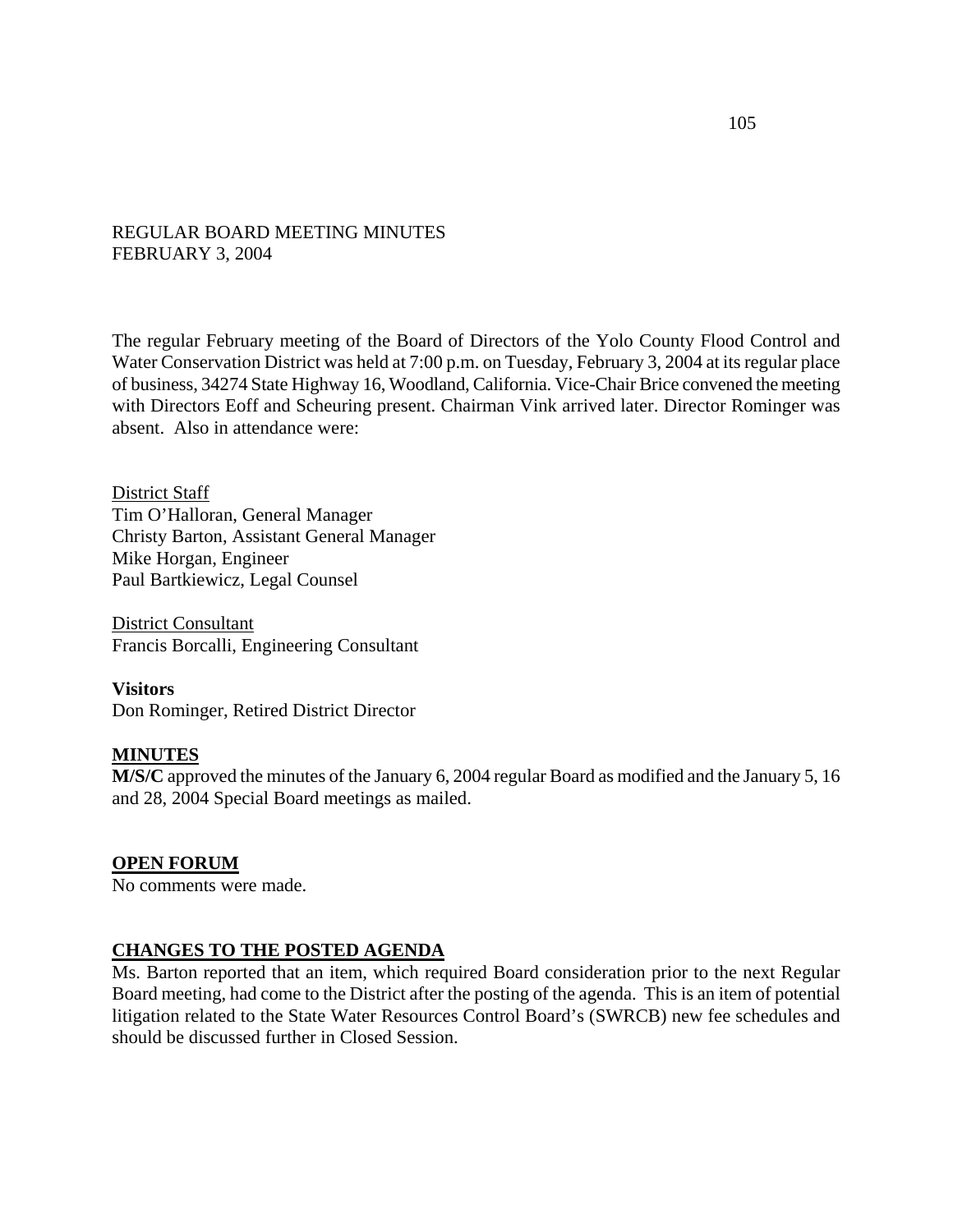**M/S/C** by a 3/3 vote determined that the need to take action arose that subsequent to the agenda being posted and approved adding the following item to the agenda - Closed Session under Brown Act Section 54956.9 pending litigation.

### **AB 3616 (EFFICIENT WATER MANAGEMENT PRACTICES) MOU**

Mr. O'Halloran reviewed the presentation given by Mike Wade at the Board's January meeting regarding the Agricultural Management Council created by AB 3616. He reported that the District's 2000 Water Management Plan (Plan) was not adopted as either an AB 3030 or an AB 3616 plan. However, the District reviewed and tracked the requirements for both plans when developing its Plan.

Mr. Bartkiewicz reviewed the background leading to the AB 3616 legislation and the District's prior discussion regarding joining the Council, if and when the Board determined that it was important to do so.

Mr. O'Halloran reported that this action would signify the District's desire to be part of the general agricultural water community process of looking to improve water management practices.

**M/S/C** adopted Resolution 04.03 Authorizing Execution of the MOU Developed Pursuant to the Terms of AB 3616 by the following roll call vote:

Ayes: Directors Brice, Eoff, Scheuring Noes: None Absent: Directors Rominger and Vink

# AB 3030 GROUNDWATER MANAGEMENT ACT PROCESS

Mr. O'Halloran reported that this item is similar to the previous one in that the District's Plan was developed with the AB 3030 requirements in mind.

Mr. Bartkiewicz reviewed the history of AB 3030 and the District's decision to use it own authorities to develop its Plan rather than using authority granted in AB 3030. The decision was to be revisited if and when the situation was warranted.

Mr. O'Halloran reported that SB 1938 (Machado) tied the ability of water agencies to access State funding for groundwater projects to either having or being in the process of adopting an AB 3030 plan. He reported he did not want to formally start the AB 3030 process this time. However, he would like to meet with other local agencies to discuss the process.

**M/S/C** authorized staff to proceed to discuss the potential for a District AB 3030 plan with other agencies.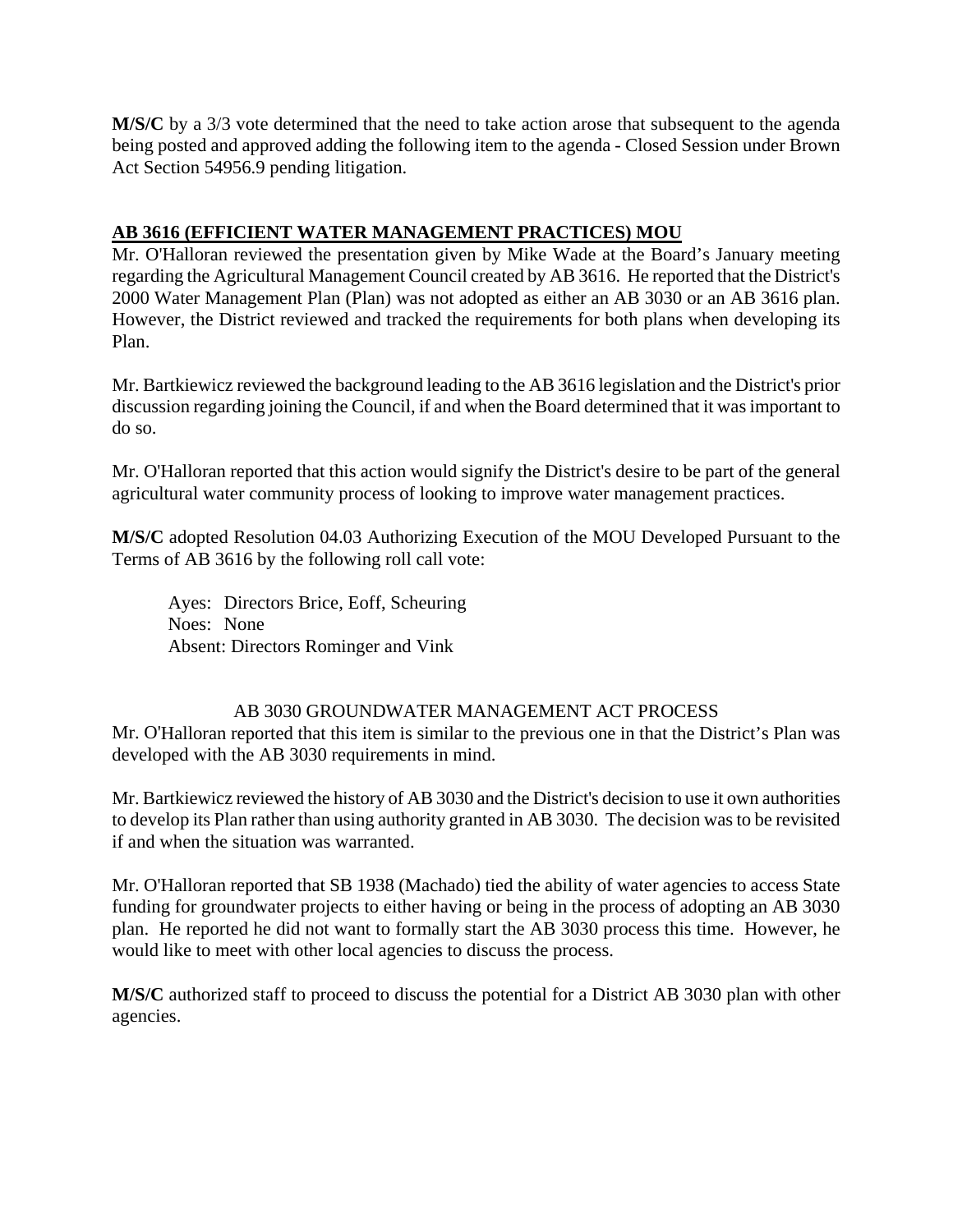### **DIRECTORS' REPORTS**

Director Eoff reported on a Northern California Water Associative (NCWA) meeting that he attended. At the meeting future water plans for NCWA and current issues of concern were discussed. He was favorably impressed by the meeting and invited other members of the Board to attend the upcoming annual meeting.

Director Scheuring deferred to Mr. O'Halloran for the report on the Water Resources Association of Yolo County. Mr. O'Halloran reported that Yolo County had made a presentation on the Integrated Water Management Program, and that elections had been held, re-electing the previous slate of officers.

Director Scheuring reported on a tour of the Imperial Irrigation District that he had recently taken

### GENERAL MANAGER'S REPORT

Mr. O'Halloran reported on the following general activities:

- Agricultural Waiver: The Yolo County Agricultural Commissioner's office, the Yolo County Farm Bureau and the District are working together on developing a local Ag Waiver Discharge Monitoring Plan. He introduced Eric Paulsen, Yolo County Farm Bureau (Farm Bureau), who related concerns of the Farm Bureau in that although they are willing to participate in the monitoring of water quality, they do not intend to, nor do they have the authority to act as a regulator.
- Potential Wild And Scenic Issues: Representatives from NCWA and the District met regarding the potential State and/or Federal designation of portions of Cache Creek as Wild and Scenic (W&S). Assemblymember Wolk anticipates introducing W&S legislation and has requested input from the District. Prior to responding, Mr. O'Halloran will meet with Mr. Bartkiewicz and representatives from Yolo County and the Farm Bureau. As previously indicated to Ms. Wolk, the District would like to see the Cache Creek Watershed Forum (CCWF) process be allowed to mature. He distributed copies of the letter to Ms. Wolk from the Yolo County Resource Conservation District supporting the CCWF process and Ms. Wolk's AB1405.
- Glide Ranch Foundation Meeting: A meeting was held recently with John Meek and representatives of the Glide Ranch. The issues discussed were ownership and maintenance of the University Ditch. John Meek is trying to set up a meeting with representatives of the University of California, Davis.
- Staff Meeting: Mr. O'Halloran stated that the FY 2004/05 budget process will start on February 4, 2004, at a staff meeting.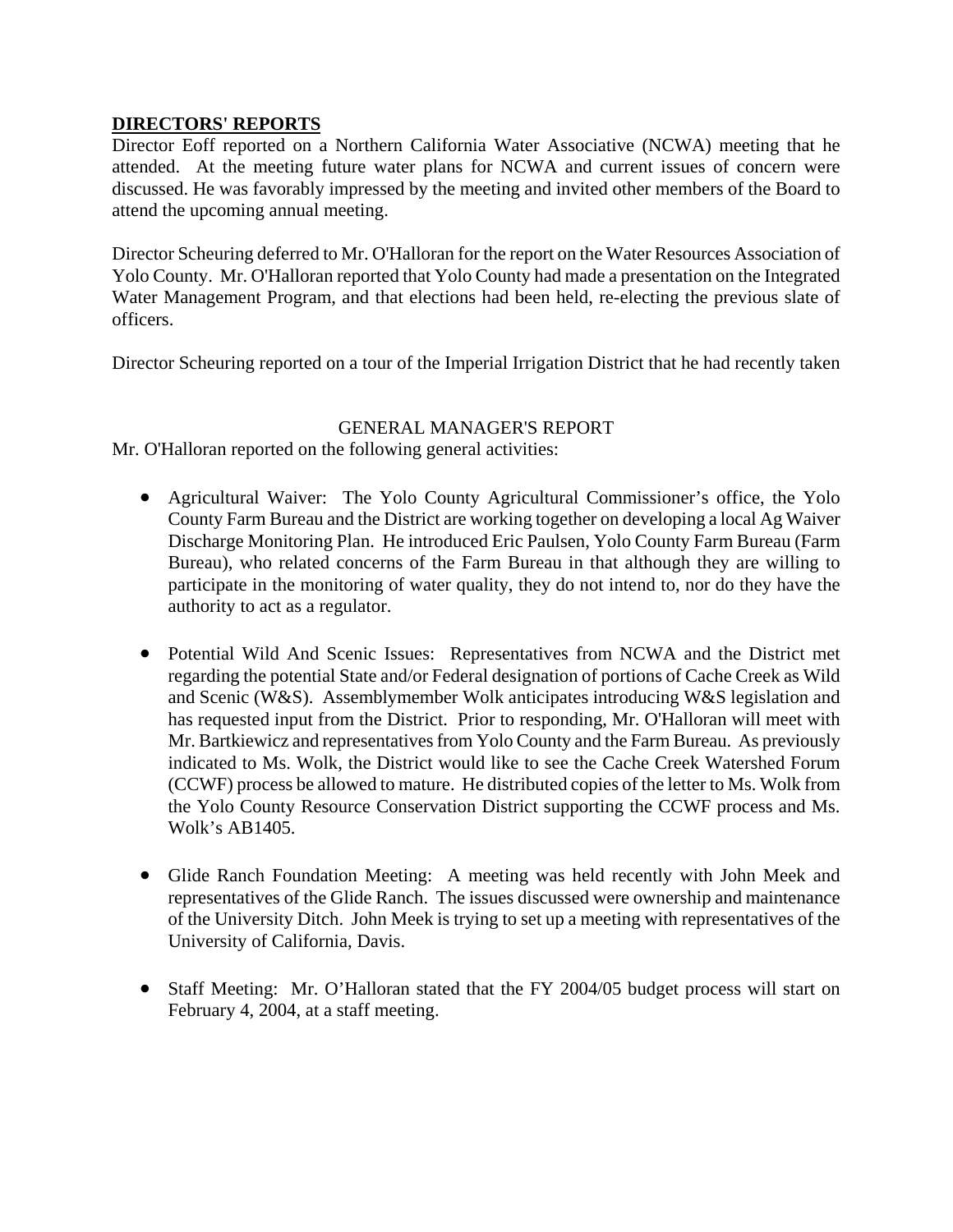- Ditchline LLC: As a follow to a question asked by Director Eoff at the January Board meeting. Mike Horgan reported that the statute of limitations for issues related to the failure of the Winter's Canal lining is four years.
- Golf Course Issues: The District is researching issues regarding the proposed golf course near Brooks. Mr. Horgan summarized the various agreements on the parcel to date and particular areas of concern.
- CalPoly Field Trip: The Board's field trip to CalPoly, San Luis Obispo, which was scheduled for February 5, 2004, was canceled. Mr. O'Halloran sated that he still feels that it is important for the Board to make that trip and visit the Irrigation Training and Research Center, so the trip will be rescheduled.

### OPERATIONS AND MAINTENANCE REPORT

Mr. O'Halloran distributed copies of data and graphs comparing both Indian Valley and Clear Lake's present water conditions to the conditions last month and at this time during the prior year. He reported the District does have adequate water for a full irrigation delivery. Letters confirming this information and providing the water applications for 2004 will be mailed mid-February.

### AB 303 REPORT

Mr. Borcalli reported on the AB 303 groundwater quality monitoring project and distributed a map indicating wells that landowners have agreed to test. The wells have yet to be analyzed for appropriateness to this project, and constituents still need to be selected. Confidentiality does not seem to be as large an issue as was feared.

# **CONJUNCTIVE USE PROGRAM**

Mr. O'Halloran reported that a consulting firm, Concepts in Controls, from the Visalia area is investigating options for potential telemetry for the District. The District hosted a group of people from interested local agencies on a tour of District facilities similar to the tour provided for Lake County officials. Infrastructure improvements have been the topic of a number of meetings including one with Charles Burt and Stuart Styles of CalPoly, SLO, one with Grant Davids of Davids' Engineering, and numerous meetings with District field personnel.

#### **GENERAL DISCUSSION**

Director Eoff asked if there had been further communication from the Yolo County Grand Jury. Nothing further is expected until their report is ready to be submitted.

#### **PAYMENT OF THE BILLS**

**M/S/C** after review, approved the following claims for payment: